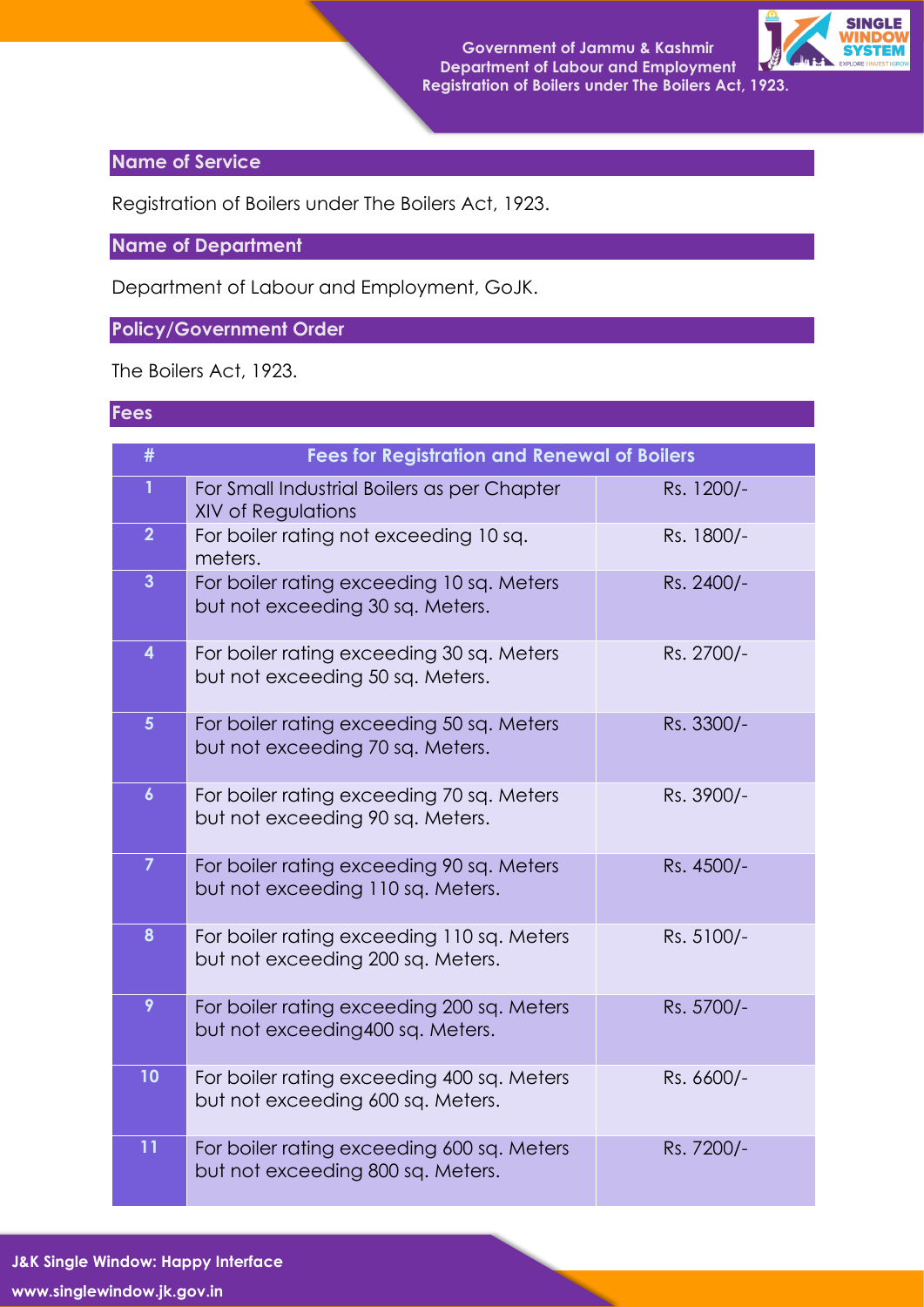

| #                                                                                                                                                               | <b>Fees for Registration and Renewal of Boilers</b>                               |             |  |  |
|-----------------------------------------------------------------------------------------------------------------------------------------------------------------|-----------------------------------------------------------------------------------|-------------|--|--|
| 12                                                                                                                                                              | For boiler rating exceeding 800 sq. Meters<br>but not exceeding 1000 sq. Meters.  | Rs. 8100/-  |  |  |
| 13                                                                                                                                                              | For boiler rating exceeding 1000 sq. Meters<br>but not exceeding 1200 sq. Meters. | Rs. 9600/-  |  |  |
| 14                                                                                                                                                              | For boiler rating exceeding 1200 sq. Meters<br>but not exceeding 1400 sq. Meters. | Rs. 10800/- |  |  |
| 15                                                                                                                                                              | For boiler rating exceeding 1400 sq. Meters<br>but not exceeding 1600 sq. Meters. | Rs. 12600/- |  |  |
| 16                                                                                                                                                              | For boiler rating exceeding 1600 sq. Meters<br>but not exceeding 1800 sq. Meters. | Rs. 13500/- |  |  |
| 17                                                                                                                                                              | For boiler rating exceeding 1800 sq. Meters<br>but not exceeding 2000 sq. Meters. | Rs. 15000/- |  |  |
| 18                                                                                                                                                              | For boiler rating exceeding 2000 sq. Meters<br>but not exceeding 2200 sq. Meters. | Rs. 16200/- |  |  |
| 19                                                                                                                                                              | For boiler rating exceeding 2200 sq. Meters<br>but not exceeding 2400 sq. Meters. | Rs. 18000/- |  |  |
| 20                                                                                                                                                              | For boiler rating exceeding 2400 sq. Meters<br>but not exceeding 2600 sq. Meters. | Rs. 18900/- |  |  |
| 21                                                                                                                                                              | For boiler rating exceeding 2600 sq. Meters<br>but not exceeding 2800 sq. Meters. | Rs. 20400/- |  |  |
| 22                                                                                                                                                              | For boiler rating exceeding 2800 sq. Meters<br>but not exceeding 3000 sq. Meters. | Rs. 21600/- |  |  |
| NOTE: For the boiler rating exceeding 3000 sq. meters, an additional fee of Rs. 600/-<br>for every additional 200 sq. Meters or part there of shall be charged. |                                                                                   |             |  |  |
| #                                                                                                                                                               | <b>Fees for Inspection of Boilers for Renewal of Registration</b>                 |             |  |  |
| 1                                                                                                                                                               | For Small Industrial Boilers as per Chapter<br><b>XIV of Regulations</b>          | Rs. 1000/-  |  |  |
| $\overline{2}$                                                                                                                                                  | For boiler rating not exceeding 10 sq.<br>Meters.                                 | Rs. 1600/-  |  |  |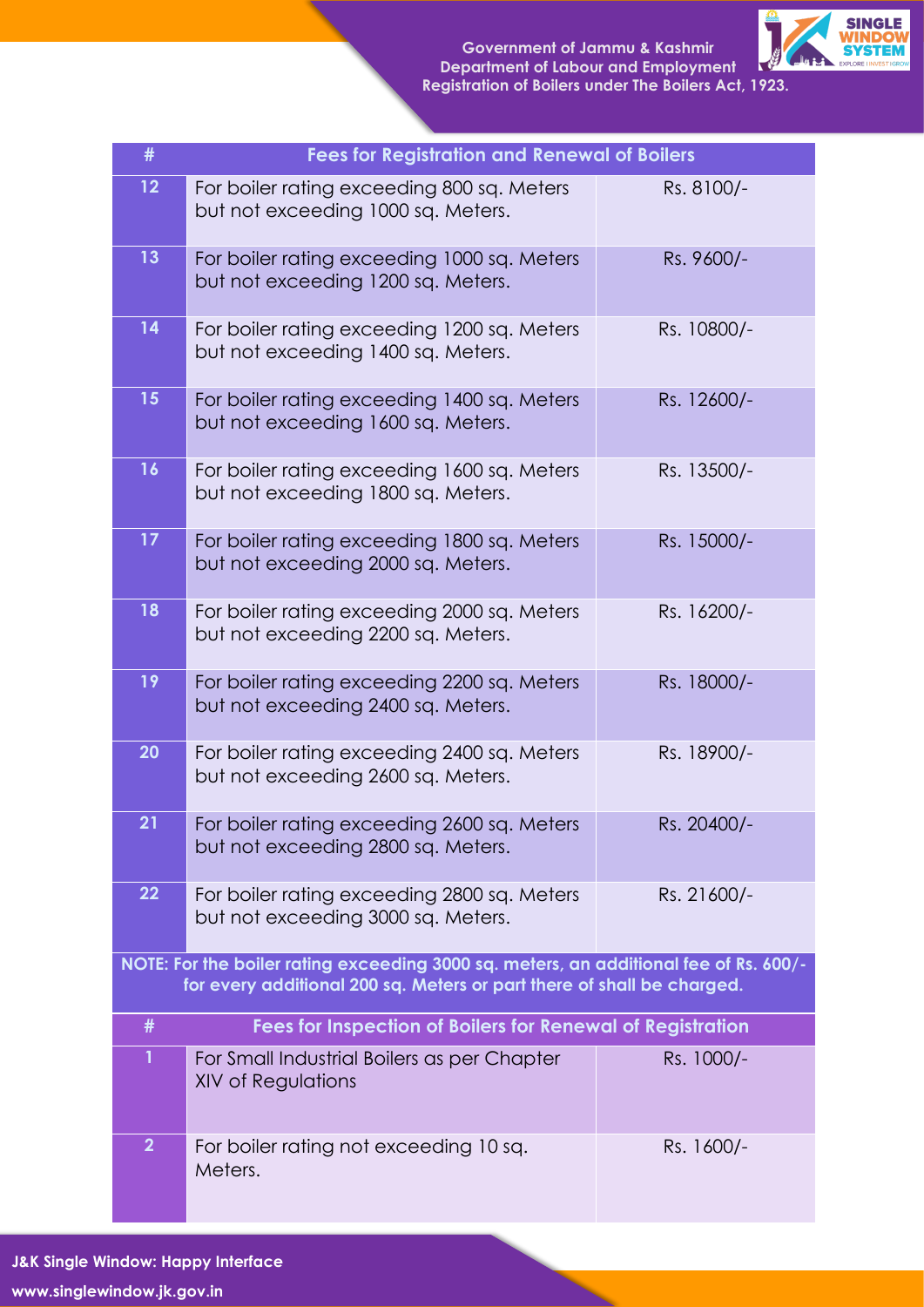

| #                       | Fees for Inspection of Boilers for Renewal of Registration                        |            |
|-------------------------|-----------------------------------------------------------------------------------|------------|
| $\mathbf{3}$            | For boiler rating exceeding 10 sq. Meters<br>but not exceeding 30 sq. Meters.     | Rs. 2100/- |
| $\overline{\mathbf{4}}$ | For boiler rating exceeding 30 sq. Meters<br>but not exceeding 50 sq. Meters.     | Rs. 2400/- |
| 5 <sup>5</sup>          | For boiler rating exceeding 50 sq. Meters<br>but not exceeding 70 sq. Meters.     | Rs. 2700/- |
| $\boldsymbol{6}$        | For boiler rating exceeding 70 sq. Meters<br>but not exceeding 90 sq. Meters.     | Rs. 3400/- |
| $\overline{7}$          | For boiler rating exceeding 90 sq. Meters<br>but not exceeding 110 sq. Meters.    | Rs. 4000/- |
| 8                       | For boiler rating exceeding 110 sq. Meters<br>but not exceeding 200 sq. Meters.   | Rs. 4500/- |
| 9                       | For boiler rating exceeding 200 sq. Meters<br>but not exceeding 400 sq. Meters.   | Rs. 5000/- |
| 10                      | For boiler rating exceeding 400 sq. Meters<br>but not exceeding 600 sq. Meters.   | Rs. 5800/- |
| 11                      | For boiler rating exceeding 600 sq. Meters<br>but not exceeding 800 sq. Meters.   | Rs. 6300/- |
| 12                      | For boiler rating exceeding 800 sq. Meters<br>but not exceeding 1000 sq. Meters.  | Rs. 7100/- |
| 13                      | For boiler rating exceeding 1000 sq. Meters<br>but not exceeding 1200 sq. Meters. | Rs. 8400/- |